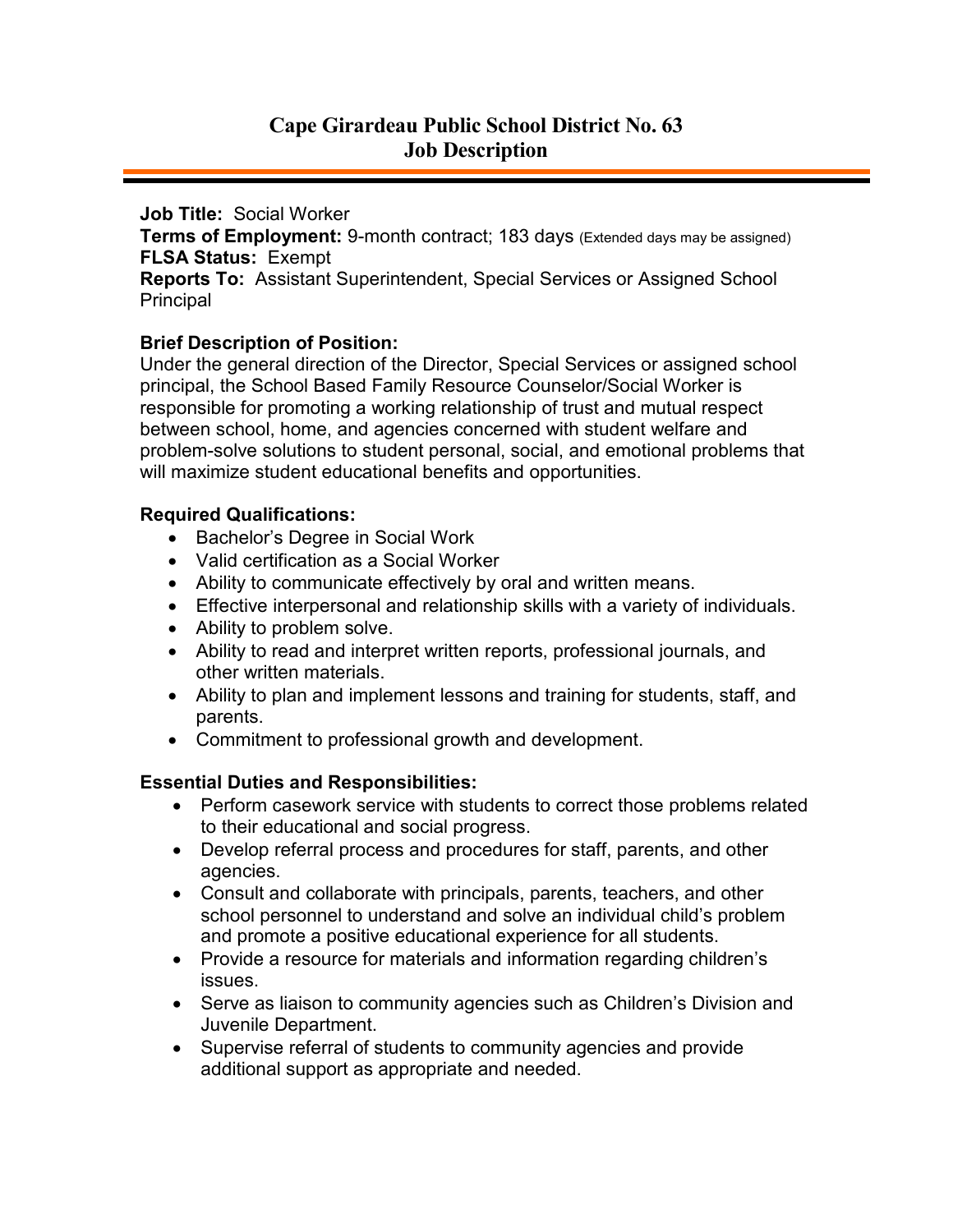- Maintain awareness of community services available to students and families.
- Participate in screenings, IEP meetings and conferences, Section 504 meetings, staff and school meetings, and other conferences as appropriate and assigned.
- Make home visits to gather information and facilitate parental participation.
- Keep record of student information, contacts with student, staff, and parents, and student progress.
- Provide classroom presentations to staff and students.
- Performs other duties as assigned by the Director, Special Services or Superintendent.

### **Hazards:**

For some buildings, stairs, chalk dust and exposure to communicable diseases may be a potential hazard. In science labs, there could be exposure to chemicals and fumes. Equipment that supports classroom instruction could be potentially hazardous under certain conditions. Travel between locations will cause exposure to hazardous driving and walking conditions.

## **Physical Demands/Environmental Factors:**

- Ability to work in a climate controlled building, as well as in inclement weather.
- Ability to stand, walk, and move around for long periods of time.
- Ability to see and read, with or without vision aids, a computer screen and printed matter.
- Sufficient hearing to understand speech at normal room levels, and to hear and understand speech on the telephone.
- Manual dexterity to operate a telephone and enter data into a computer using both hands.
- Ability to communicate, effectively and efficiently with sufficient volume to be heard in normal conversation, on the telephone, and addressing groups.
- Ability to exert up to 30 pounds of force to lift, carry, push, pull, or otherwise move objects.
- Ability to travel between multiple locations.